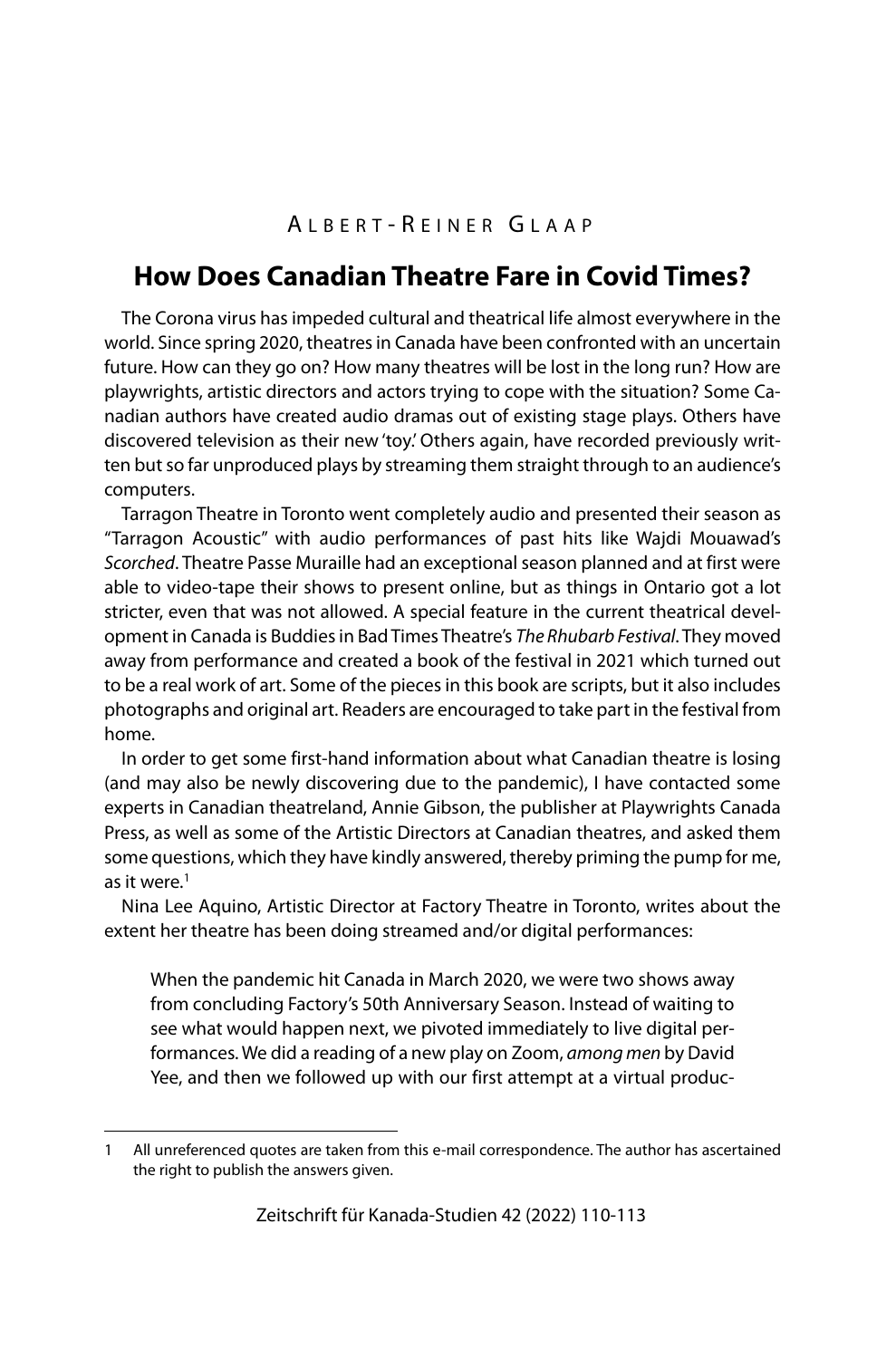tion, House: The Isolation Edition by Daniel MacIvor. With House, Daniel revisited his script and adapted the play to the virtual medium, rewriting it so that the character directly addresses the camera from his laptop instead of breaking the fourth wall and talking directly to an audience.

I asked her: "Have you been doing audio productions of either new or existing plays?" She replied: "Yes, in March 2021 we launched our audio series, 'You Can't Get There From Here,' which consisted of five brand new commissioned audio dramas – each episode contained a self-contained story from each of the five playwrights involved in the series." And are there contemporary plays dealing with the pandemic and its impact on the people of our time?

Very, very few virtual productions and readings of new plays during the pandemic dealt with COVID-19 subject matter. The majority of what I saw tended to be comedic sketches or satires. The other shows that I saw dealt more with the psychological and mental effects of the pandemic and touched on isolation, loneliness, disconnection to the world, etc. Others were more hopeful and optimistic and would often remind people of the importance of gathering and community. There were also works that may not have mentioned COVID-19 at all or any of its themes but it would be obvious from production elements that it was set during the pandemic (i.e. characters wearing masks or you see masks hanging around the set, etc.).

Ted Witzel at the Stratford Festival has also contributed detailed comments on Canadian theatre under Covid conditions. He commented on the regional differences between different parts of the country: "Canada being very federated and having a lot of heterogeneity between the different provinces and their makeup, those provinces have all set their guidelines, according to the information they have and the way politics affect those things." However, good things are now on the horizon. A show that originated in Newfoundland, Robert Chafe's Between Breaths opened at the PEI Confederation Centre for the Arts in June 2021.

Andrea Vagianos at Tarragon Theatre also dealt with my questions about whether they had been doing audio and/or streaming performances:

We closed the theatre on March 16<sup>th</sup>, 2020. Our 2020-21 season was entirely digital, as it was for all our colleagues in Ontario, because we were not permitted to be open. We offered a season of 18 audio plays ("Tarragon Acoustic"), 14 of which we produced; two of the 18 were completely new plays and the others were classic Canadian works from the Tarragon canon; we also produced one digital production that was online, in real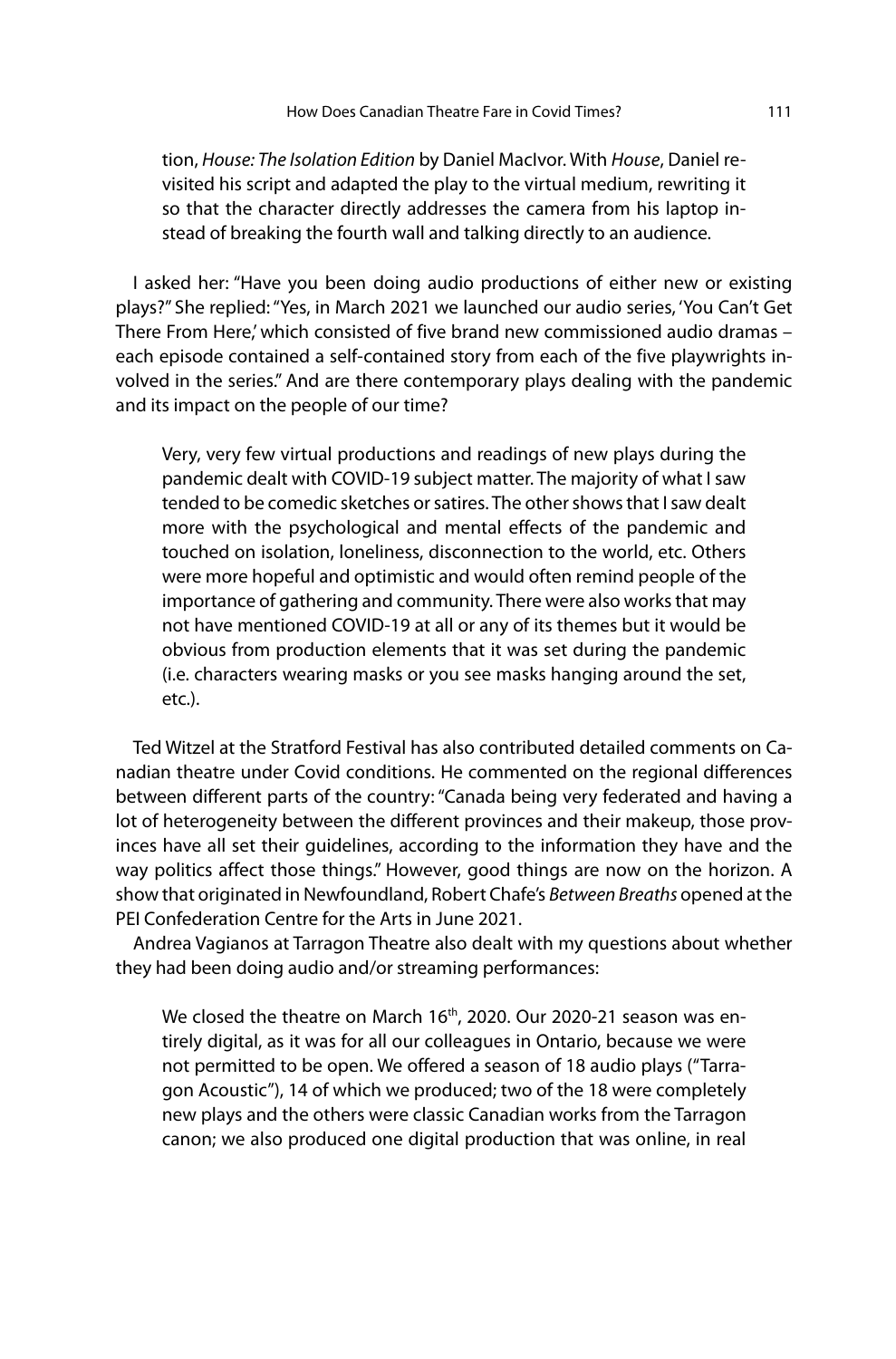time, Orestes. We only produced one livestreamed show and audio dramas. We do know that some subscribers followed the recording while reading the plays, as they were classic Canadian plays first produced at Tarragon Theatre.

Ontario theatres were closed until this past July 2021 for over a year, whereas theatres in British Columbia and Quebec were able to perform to small audiences. The regulations vary completely province to province. The federal government did not make rules to be applied nationally. Ontario just announced today that 'vaccine cards' will be required for indoor activity, including theatre-going. We are relieved to have government direction on how to proceed with indoor performances, as we plan to reopen in January.

But what about the financial situation of actors, directors and others working in the theatre? Annie Gibson, publisher at Playwrights Canada Press, has this to report:

A lot of theatres have been operating on the principle of trying to get money into the hands of artists. That has meant finding new online or digital performance opportunities where they can pay actors, directors, and others. The federal government has stepped up with emergency funding from the Canada Council for the Arts, so lots of folks got a top-up to their operation grants.

"While there were no rehearsals allowed and no filming of theatre work allowed, film production companies were allowed to continue. So there was a fair amount of political and public discussion around that," Ted Witzel points out and adds with an eye on Germany: "I would also say the Canadian public is less engaged than the German public in terms of how much they take arts and culture policy as part of their sort of central consciousness on a day-to-day basis." In the current situation, theatre people in the world, and especially in Canada, are moving from pillar to post, as it were, i.e. between reality and a hope for better times.

Robert Chafe, Artistic Director in Newfoundland, has this to add:

We started the early lockdown period (March to May for us here in Canada) feeling quite at a loss for what to do and offer. We had just cancelled a number of touring dates and were being confronted with cancellation of our latest premiere. We of course started to consider digital sharing of work, but alongside the need to engage audiences we were also feeling an immense pressure to be highly original in doing so. We were seeing a lot of really ingenious work being shared, embracing the digital realm in really exciting ways, and those ideas were just not there for us.